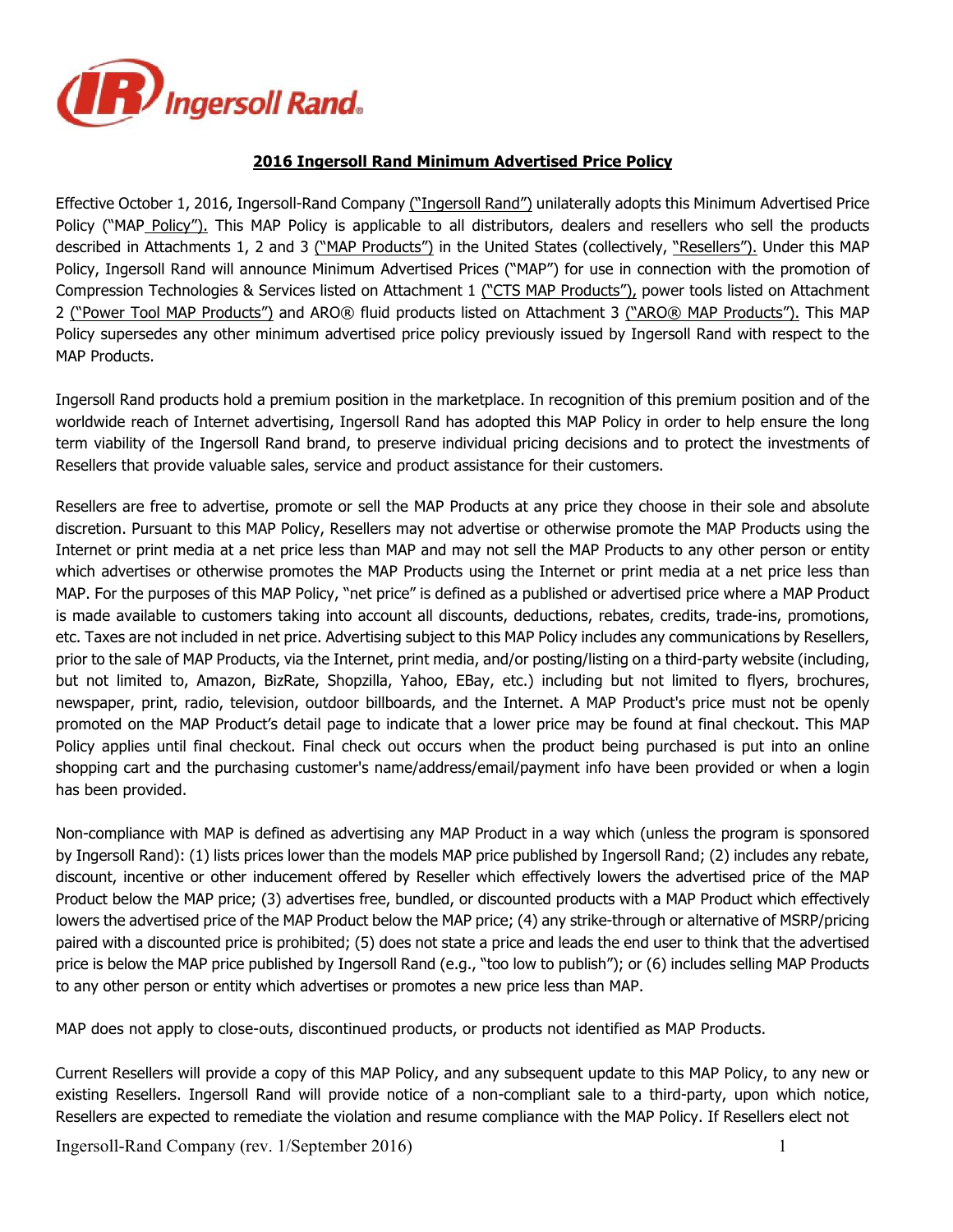

to provide a copy of this MAP Policy to new or existing Resellers, do not remediate the violation, or fail to resume compliance with this MAP Policy, such Resellers will be deemed to be in violation of this MAP Policy and the appropriate action listed below will be taken.

The Ingersoll Rand brand, the ARO® brand and all Ingersoll Rand and ARO® trademarks, images, graphics, copy and logos are the property of Ingersoll Rand.

From time to time, Ingersoll Rand reserves the right to: (1) modify the list of MAP Products subject to the MAP Policy; (2) change the MAP Products subject to the MAP Policy; (3) modify or suspend this MAP Policy, in whole or in part, during special promotions of certain MAP Products; (4) terminate this MAP Policy; and (4) change the terms and conditions of the MAP Policy.

In response to MAP Policy violations, the following actions will be taken:

| <b>Offense</b>         | <b>Consequence</b>                                                                                                                                                                                                                                                                                                                                                                                                                                                                                                                                                                                                                                                                                                                                                                                                                                                                                                                                                                                                                                                                                                                                                                                                                                                                                                                                                                                |
|------------------------|---------------------------------------------------------------------------------------------------------------------------------------------------------------------------------------------------------------------------------------------------------------------------------------------------------------------------------------------------------------------------------------------------------------------------------------------------------------------------------------------------------------------------------------------------------------------------------------------------------------------------------------------------------------------------------------------------------------------------------------------------------------------------------------------------------------------------------------------------------------------------------------------------------------------------------------------------------------------------------------------------------------------------------------------------------------------------------------------------------------------------------------------------------------------------------------------------------------------------------------------------------------------------------------------------------------------------------------------------------------------------------------------------|
| <b>First Violation</b> | Reseller receives written notification with three (3) business days to cure the violation.<br>This 3-day grace period will only be allowed once per calendar year.                                                                                                                                                                                                                                                                                                                                                                                                                                                                                                                                                                                                                                                                                                                                                                                                                                                                                                                                                                                                                                                                                                                                                                                                                                |
| Second Violation       | If Reseller has a current distributor value package (DVP) in place or other similar discount<br>structure, Reseller will receive notification that, effectively immediately, Reseller's DVP<br>discount structure will drop one level for all SBU-Specific Products purchased from<br>Ingersoll Rand unless and until Reseller can provide satisfactory proof to Ingersoll Rand of<br>its compliance with MAP (e.g., if Reseller has a Gold level DVP and it violates MAP by<br>advertising a CTS MAP Product for less than MAP, then Reseller will lose one status level<br>and become a Silver level DVP Reseller for all CTS Products. If Reseller has a Silver level<br>DVP and it violates MAP by advertising a CTS MAP Product for less than MAP, then<br>Reseller will lose its DVP status entirely and be subject to list price for CTS Products). If<br>Reseller has a contract price file, Reseller will receive notification that, effective<br>immediately, the contract price will increase by 5% for all SBU-Specific Products<br>purchased from Ingersoll Rand unless and until Reseller can provide satisfactory proof to<br>Ingersoll Rand of its compliance with MAP (e.g., if Reseller with a contract price file<br>violates MAP by advertising a CTS Product for less than MAP, then Reseller will receive a<br>5% increase on the contract price file on all CTS Products). |
| <b>Third Violation</b> | If Reseller has a current distributor value package (DVP) in place or other similar discount<br>structure, Reseller will receive notification that, effectively immediately, Reseller's DVP<br>discount structure will drop one additional level for all SBU-Specific Products purchased<br>from Ingersoll Rand unless and until Reseller can provide satisfactory proof to Ingersoll<br>Rand of its compliance with MAP (e.g., if Reseller has a Platinum level DVP and it violates<br>MAP by advertising an ARO® MAP Product for less than MAP, then Reseller will lose one<br>additional status level and become a Silver level DVP Reseller for all ARO® MAP Products.<br>If Reseller has a Gold level DVP or a Silver level DVP and it violates MAP by advertising a<br>ARO® MAP Product for less than MAP, then Reseller will lose its DVP status entirely for<br>ARO® Products and be subject to list price for ARO® Products). If Reseller has a contract<br>price file, Reseller will receive notification that, effective immediately, the contract price will<br>increase by an additional 5% for a total of 10% for SBU-Specific Products purchased from<br>Ingersoll Rand unless and until Reseller can provide satisfactory proof to Ingersoll Rand of<br>its compliance with MAP (e.g., if Reseller with a contract price file violates MAP                                        |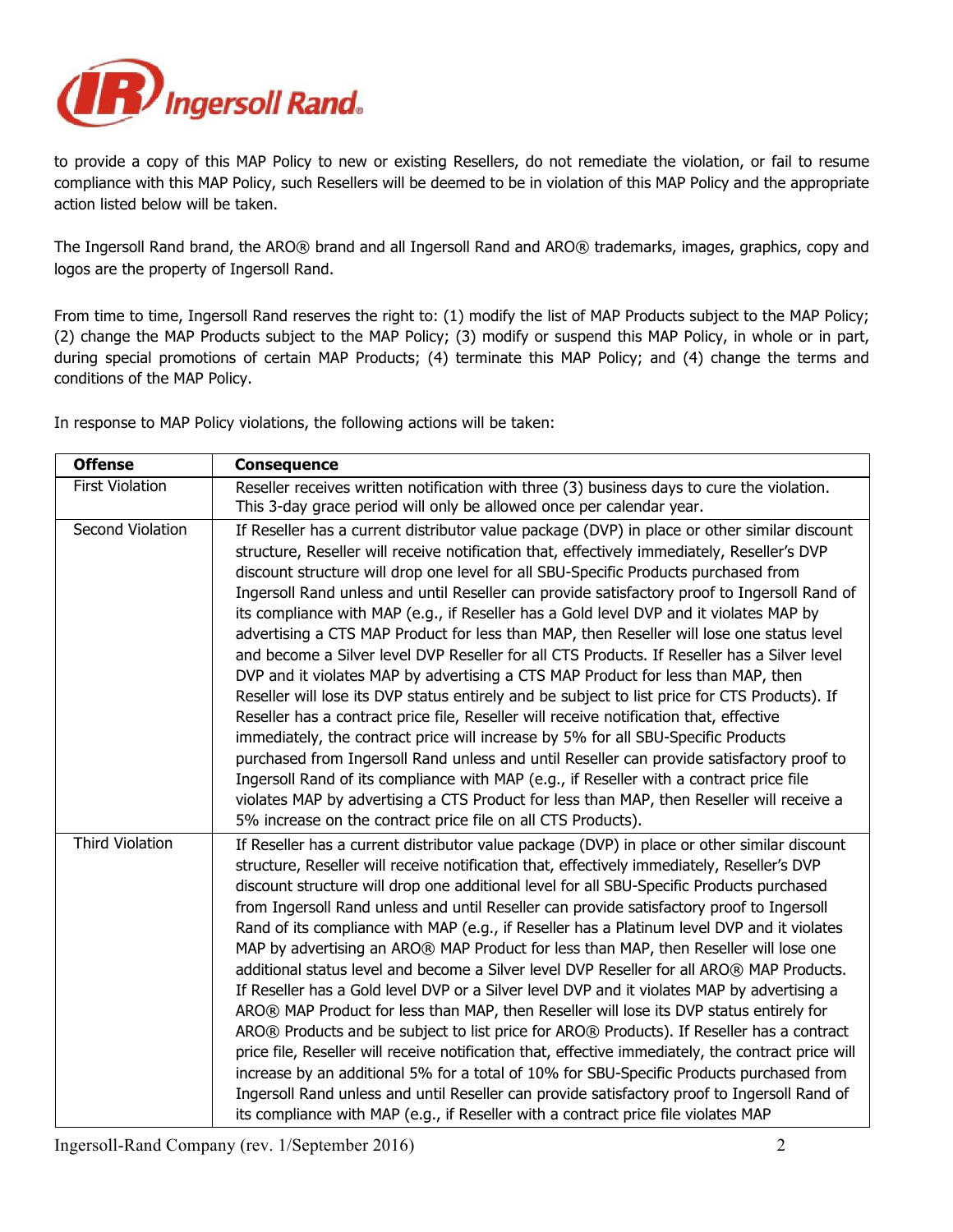

|                  | by advertising an ARO® MAP Product for less than MAP, then Reseller will receive an<br>additional 5% increase for a total of 10% on the contract price file for all ARO® Products).                                                                                                                                                                                                                                                                                                                                                                                                                                                                                                                                                                                                                                                                                                                                                                                                                                                                                                                                                                                                                                                                                                                                                                           |
|------------------|---------------------------------------------------------------------------------------------------------------------------------------------------------------------------------------------------------------------------------------------------------------------------------------------------------------------------------------------------------------------------------------------------------------------------------------------------------------------------------------------------------------------------------------------------------------------------------------------------------------------------------------------------------------------------------------------------------------------------------------------------------------------------------------------------------------------------------------------------------------------------------------------------------------------------------------------------------------------------------------------------------------------------------------------------------------------------------------------------------------------------------------------------------------------------------------------------------------------------------------------------------------------------------------------------------------------------------------------------------------|
| Fourth Violation | If Reseller has a current distributor value package (DVP) in place, Reseller will receive<br>notification that, effectively immediately, Reseller's DVP discount structure will drop one<br>additional level for or other similar discount structure SBU-Specific Products purchased<br>from Ingersoll Rand unless and until Reseller can provide satisfactory proof to Ingersoll<br>Rand of its compliance with MAP (e.g., if Reseller has any level DVP status remaining and<br>it violates MAP by advertising a Power Tool MAP Product for less than MAP, then Reseller<br>will lose its DVP status entirely for Power Tool Products and be subject to list price for<br>Power Tool Products). If Reseller has a contract price file, Reseller will receive notification<br>that, effective immediately, the contract price will increase by an additional 5% for a total<br>of 15% for or other similar discount structure SBU-Specific Products purchased from<br>Ingersoll Rand unless and until Reseller can provide satisfactory proof to Ingersoll Rand<br>of its compliance with MAP (e.g., if Reseller with a contract price file violates MAP by<br>advertising a Power Tool MAP Product for less than MAP, then Reseller will receive an<br>additional 5% increase for a total of 15% on the contract price file on all Power Tool<br>Products). |

Ingersoll Rand reserves the right, in its sole discretion, to remove all discounts from a Reseller who repeatedly or intentionally fails to comply with this MAP Policy.

The existence of this MAP Policy and/or a Reseller's independent election to comply with this MAP Policy does not in any way imply, require, or constitute a contractual relationship or agreement between Ingersoll Rand and Resellers of Ingersoll Rand products.

This MAP Policy addresses only the advertisement of prices. It does not regulate selling prices for Resellers. Resellers are free to independently and unilaterally establish resale prices of MAP Products. It is Reseller's independent decision whether or not to follow this MAP Policy. Ingersoll Rand will not seek to or accept any agreement or solicit an understanding for this MAP Policy to be followed by any Reseller. NEITHER INGERSOLL RAND, INGERSOLL RAND'S EMPLOYEES, NOR THIS MAP POLICY HAVE ANY AUTHORITY TO DEFINE WHAT RESELLER RESALE PRICES MUST BE, OR OTHERWISE INTERFERE WITH THE ESTABLISHMENT OF RESALE PRICES.

The only person authorized to answer questions regarding this MAP Policy and to comment on this MAP Policy and to whom all questions regarding this MAP Policy must be addressed is the Ingersoll Rand MAP Administrator. Inquiries should be addressed to the individuals on the following Attachments based on product categories.

The MAP Administrator is solely responsible for determining whether a violation of the MAP Policy has occurred, as well as determining appropriate sanctions. INGERSOLL RAND SALES PERSONNEL OR OTHER EMPLOYEES HAVE NO AUTHORITY TO MODIFY OR GRANT EXCEPTIONS TO THIS MAP POLICY. Should a Reseller learn of any modification or alteration of this MAP Policy or any attempt to do so, Reseller should immediately notify the Ingersoll Rand contact set forth above.

Ingersoll Rand monitors the advertised prices of Resellers, either directly or via the use of third party agencies. Resellers are expected to provide reasonable cooperation in any Ingersoll Rand investigations regarding possible MAP Policy violations. Hindering, obstructing, delaying or otherwise failing to cooperate with an Ingersoll Rand MAP Policy investigation is a violation of this MAP Policy.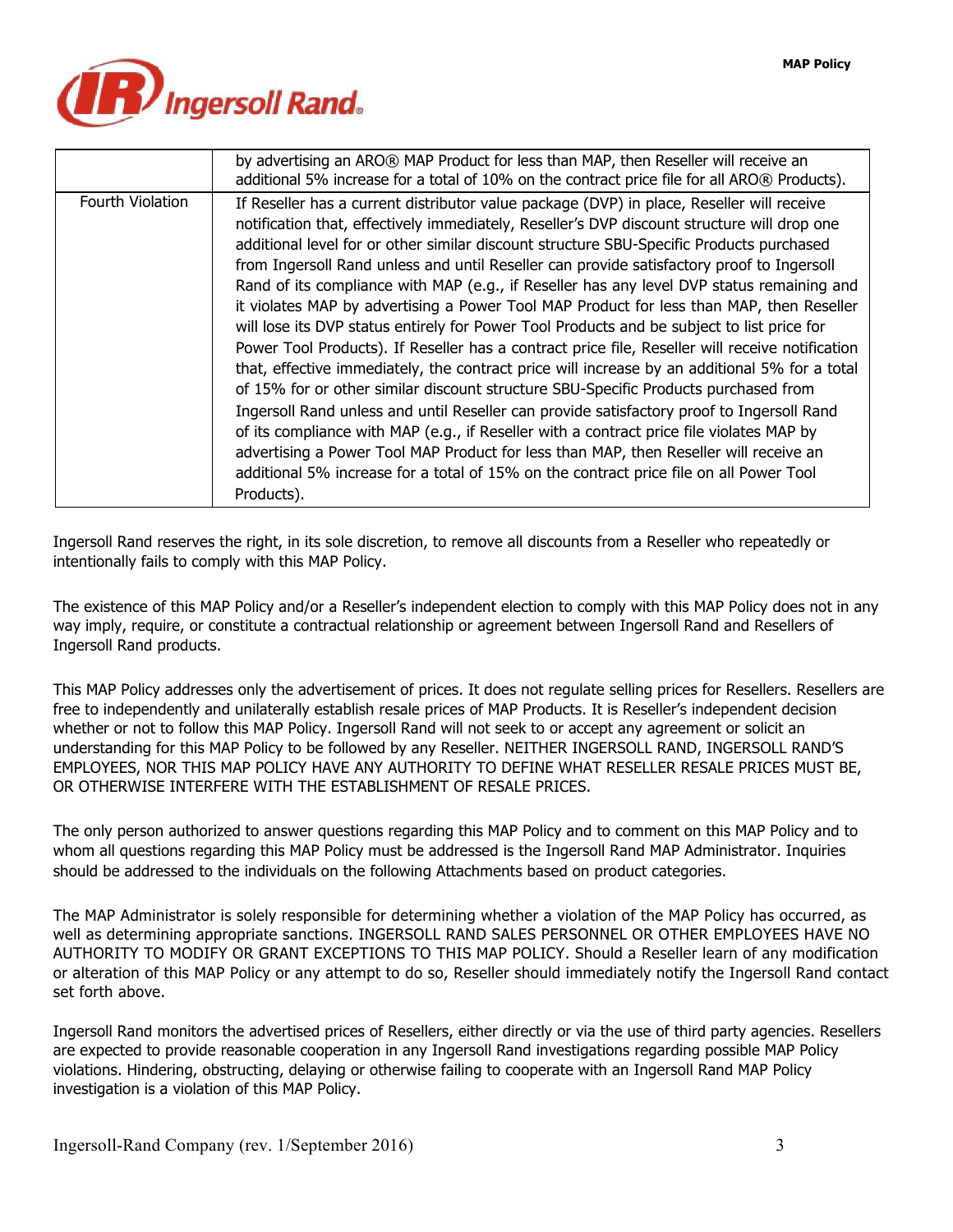

#### EXAMPLES OF MAP VIOLATIONS

• Value-add promotion on power tools can be advertised as long as the MAP Product is advertised at MAP, the MAP is the only price shown, and the value-add is stated separately in small type below. The below-MAP price cannot be shown.

| Example 1:                   | \$299.00 (MAP)                                                           |
|------------------------------|--------------------------------------------------------------------------|
| Compliance                   | -\$59.00 accessory value add (in smaller type)                           |
| Example 2:<br>Non-Compliance | \$299.00 (MAP)<br>-\$59.00 accessory value add<br>Your price is \$240.00 |

• Shipping & handling incentives may not be used to circumvent the MAP Policy. Sales incentives can be advertised but not in a way that results in advertising or showing a price for the MAP Product that is below.

| Example 1:                   | \$5,000.00 (MAP)                                                               |
|------------------------------|--------------------------------------------------------------------------------|
| Compliance                   | with free shipping & handling                                                  |
| Example 2:<br>Non-Compliance | \$4,750.00 (MAP)<br>plus \$250.00 shipping & handling<br>Your price \$5,000.00 |

• Discounts on MAP Products given in a percentage and/or together with statements such as, "We will match all competitive pricing", "Everything on the website" or "All products on the website" are allowed provided that the MAP Products are advertised at MAP, and the MAP is the only price shown for MAP Products. If the price is below the MAP price then that price cannot be shown.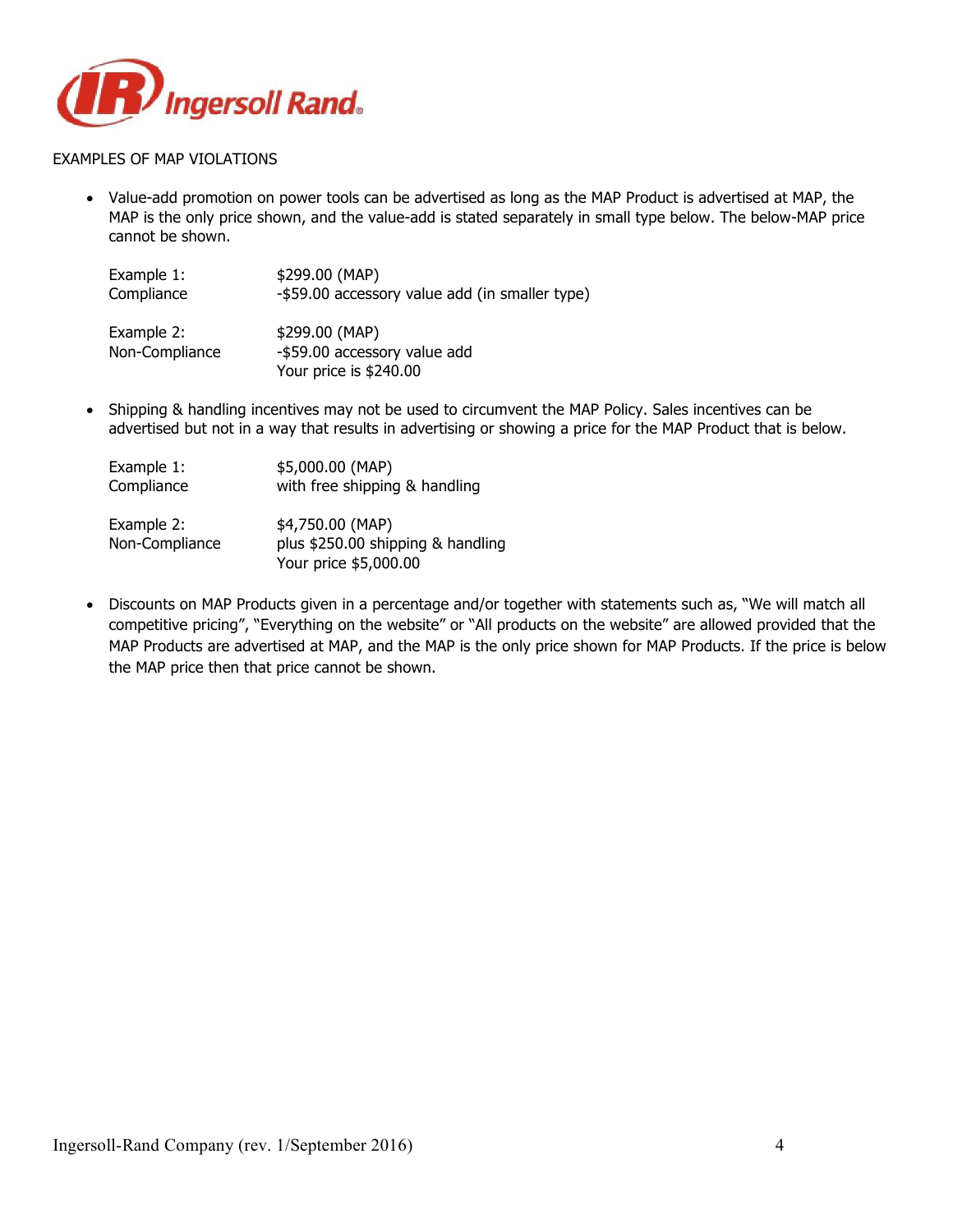

## **Attachment 1**

# **MAP Administrator and MAP Products for Compression Technology Systems**

Click **HERE** to access list of affected products and

pricing. MAP Administrator for CTS: Chris Gillingham

E-mail: MAP\_Administrator\_cts@irco.com

US Mail: MAP Administrator

Compression Technology Systems Business Unit

Ingersoll-Rand Company

800-D Beaty Street

Davidson, NC 28036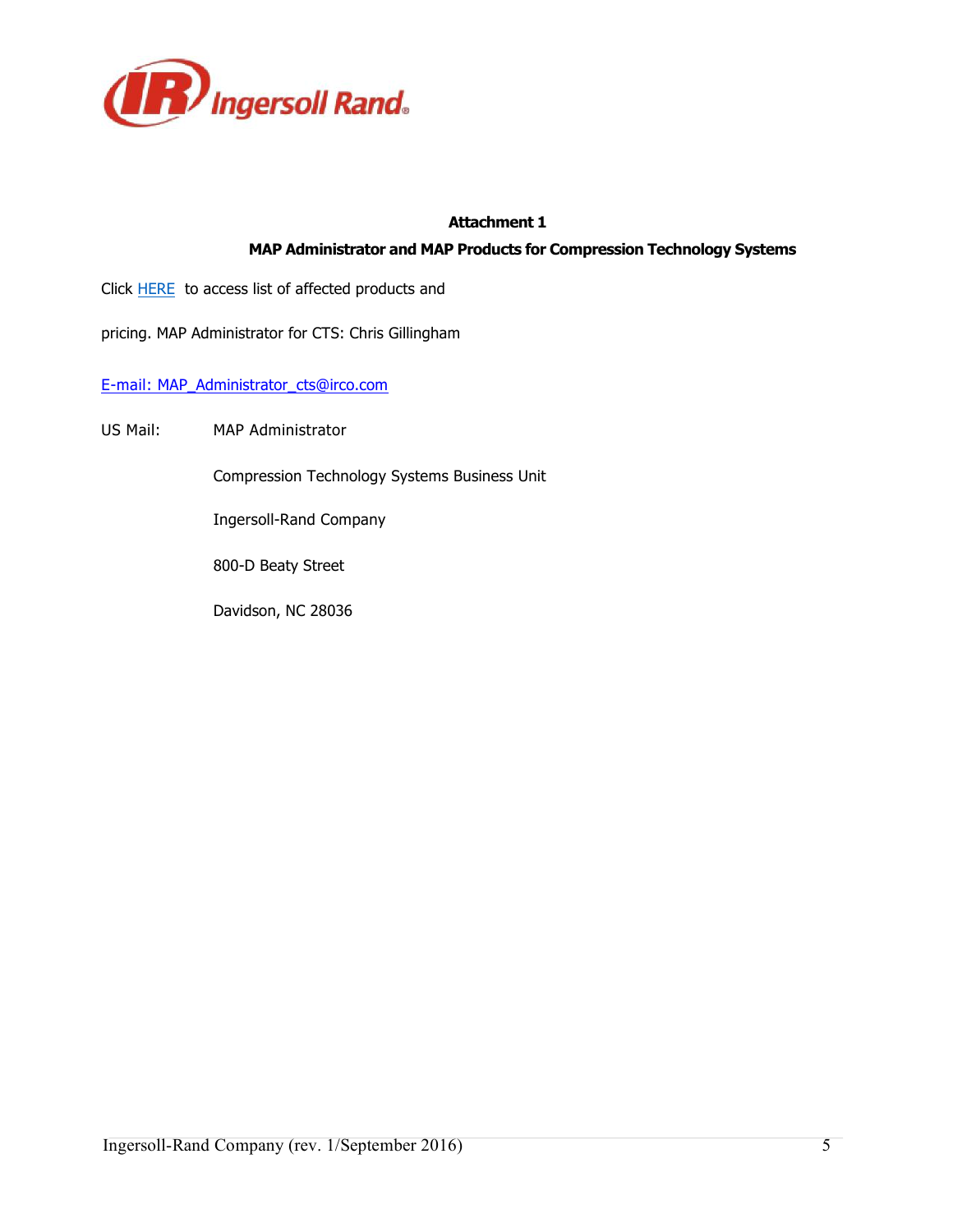

#### **Attachment 2**

#### **MAP Administrator and MAP Products for Power Tools**

**Click** HERE to access list of affected products and pricing.

MAP Administrator for Power Tools: Kelly Dees

#### E-mail: PTL\_Marketing@irco.com

US Mail: MAP Administrator

**Power Tools Business Unit** 

#### **Ingersoll-Rand Company**

525 Harbour Pl Dr.

**Davidson, NC 28036**